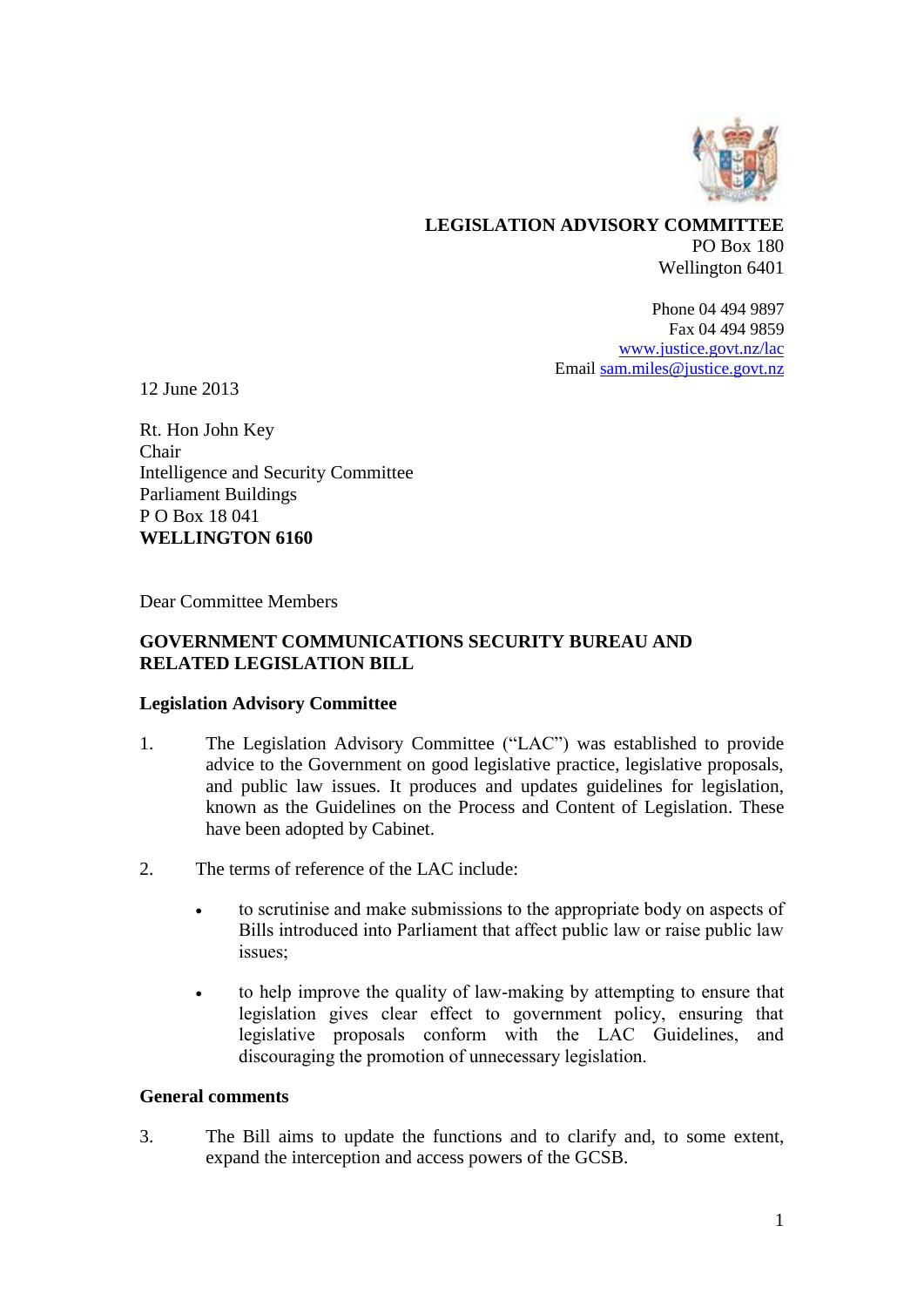- 4. The LAC considers that the statutory framework governing the activities of the GCSB should include an adequate and appropriate range of safeguards and oversight mechanisms. The statutory framework contained in the Bill includes a number of safeguards; however the overall view of the LAC is that these safeguards could usefully be strengthened and improved, without unduly interfering with the stated functions of the GCSB.
- 5. The LAC therefore makes a number of suggestions to add to and improve the range of safeguards in the Bill to enhance the protection of citizens from state surveillance, unless clearly justified in the circumstances, that the Committee may wish to consider:
	- Introducing appropriate principles underpinning the performance of the GCSB's functions.
	- Introducing an agency approval process in relation to the GCSB's function in s 8C to assist other agencies, consistent with the Search and Surveillance Act 2012.
	- Amending s 14 to strengthen the limitation on intelligence gathering in relation to New Zealanders.
	- Introducing thresholds and safeguards in relation to the sharing of "incidentally obtained intelligence" with domestic agencies under s 25.
	- Strengthening the Inspector-General's oversight of the activities of the GCSB.
	- Including statutory measures to protect privilege, for consistency with the Search and Surveillance Act 2012.
- 6. The LAC also invites the Committee to consider:
	- A judicial process for the issue of warrants relating to New Zealanders.
	- The scope of the GCSB's powers to act without a warrant or other authorisation under s 16.

## **Section 8 – Functions of Bureau**

- 7. The Bill extends the operations of the GCSB within New Zealand, particularly in relation to information assurance/cyber security (s 8A) and in relation to assisting other domestic agencies (s 8C). The Committee may wish to consider whether it would be desirable to include appropriate principles that underpin the GCSB's revised functions, for example, as has been included in 2011 in s 4AAA of the New Zealand Security Intelligence Service Act 1969.
- 8. Another consideration is whether there should be an express statement of political neutrality, as per s 4AA of the Security Intelligence Act.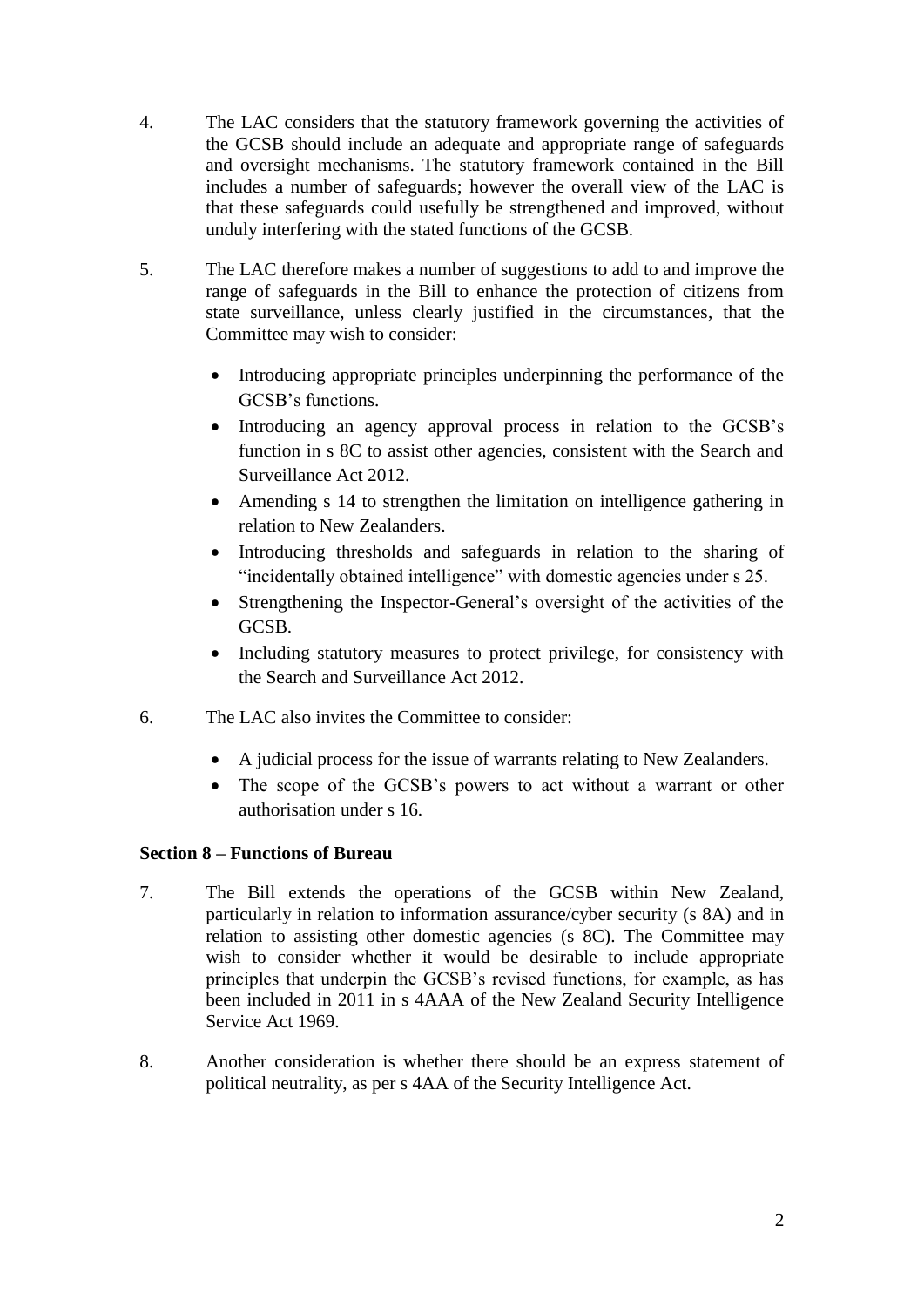### **Section 8C – assisting other agencies in the exercise of their functions**

- 9. The LAC's view is that the s 8C function requires suitable criteria as to both the type of agency that may be assisted, and the circumstances in which assistance may be requested by those agencies. Without suitable criteria, there is a risk that the function is overly broad, and that the technological surveillance tools available to the GCSB could be used on behalf of domestic agencies in circumstances that do not warrant such intervention. Statutory criteria might be considered desirable to prioritise use of the GCSB's resources. The LAC suggests an approach that is consistent with the Search and Surveillance Act 2012 in setting appropriate criteria.
- 10. The LAC notes that section 45 of the Search and Surveillance Act provides criteria in relation to the use of interception devices to intercept private communications, specifying that such surveillance may only be used to obtain evidential material in relation to an offence punishable by a term of imprisonment of 7 years or more or certain offences under the Arms Act 1983. By virtue of s 8C(2), this limit on the powers of the particular agency means that the GCSB's powers to assist that agency through conducting interception on its behalf, are subject to the same limit.
- 11. Section 50 of the Search and Surveillance Act also limits the agencies that are empowered to utilise interception devices for evidence gathering by way of an approval process under which the Minister of Justice may, after consultation with the Minister of Police, recommend an Order in Council where satisfied that it is appropriate for the agency to use interception devices and that the agency has the necessary technical capability, compliance procedures and expertise in using interception devices.
- 12. The LAC suggests that the Committee may wish to introduce a similar approval process in s  $8C(1)(d)$ . For example, a department may be specified for the purposes of s 8C where the Prime Minister or Minister responsible for the GCSB has consulted with the Minister of Justice and the Minister of the Police (and any other relevant Ministers) and is satisfied that it is appropriate for the department to be able to co-operate with and receive advice and assistance from the GCSB. Eligible departments could also be limited to those that employ enforcement officers as part of its functions (the definition of a "law enforcement agency" in the Search and Surveillance Act).
- 13. If the suggestion made above for the inclusion in the Bill of a provision as to the underpinning principles is adopted by the Committee, an alternative approach to controlling exercise of the s 8C function would be to develop non-legislative guidance for the GCSB that relates back to these principles. From an accountability perspective, it would be desirable for any such guidance to be publicly released.

## **Section 14 – limiting surveillance of New Zealanders for intelligence gathering purposes**

14. The LAC notes that s 14 of the GCSB Act is to be retained, although its effect is now to be focussed on the GCSB's s 8B functions, and does not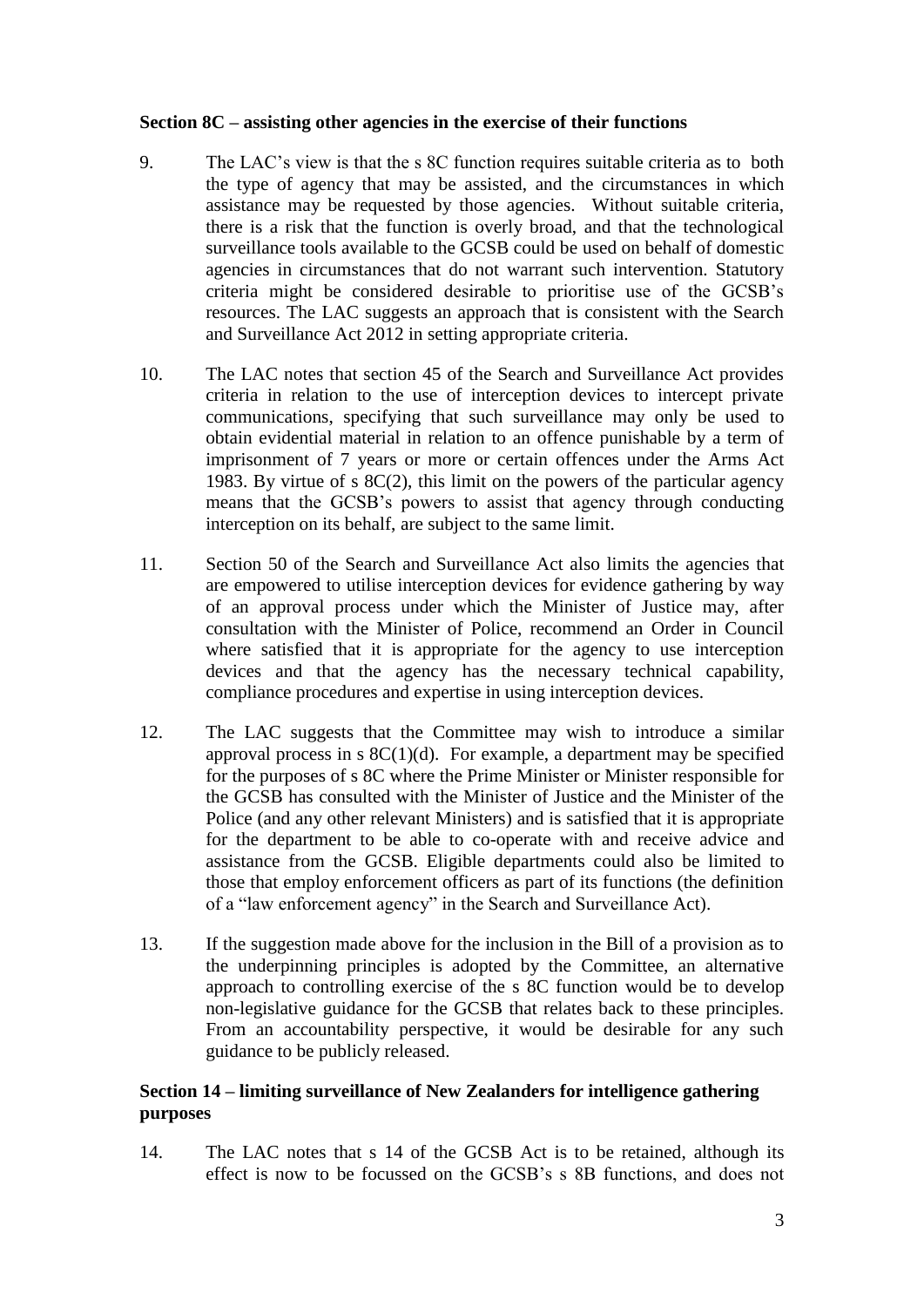affect the exercise of the GCSB's interception functions under s 8A (information assurance/cyber security) or s 8C (assisting other agencies).

15. The other key change to s 14 is the replacement of the term "communication" with the term "private communication." This represents a potential narrowing of the section's application.

### *New Zealand citizens and residents*

- 16. S 14 is a critical section as it limits the GCSB's power to seek a warrant to intercept the private communications of New Zealand citizens or residents (for the purpose of intelligence gathering under s 8B) whether within or outside New Zealand. The LAC also notes that the scope of s 14 is relevant in setting the boundaries of the GCSB's powers to engage in warrantless activity under s 16(3).
- 17. Our first comment is that the inter-relationship of s 14(1) with s 15B(1)(b) and with the definition of "foreign person" could be made clearer. Our reading is that s 14 prevents the GCSB from intercepting the private communications of New Zealand citizens or residents for the s 8B intelligence gathering function, either under warrant or under warrantless powers. However, if a New Zealand citizen or resident falls within the definition of either a "foreign organisation" or a "foreign person" (as a citizen or resident acting as an agent or representative of a person who is not a citizen or resident), then the GCSB would need to obtain a warrant under s 15A to intercept the private communications of that person.
- 18. There is a clear prohibition on the interception of the private communications of New Zealand citizens or residents without a warrant or authorisation under either the s 8A or s 8B functions, by virtue of new s 16(1A), although we note this needs to be read subject to s 16(3) which provides that s 14 overrides to the extent of any inconsistency.
- 19. The LAC suggests that s 15B and s 16 should more clearly set out the circumstances in which the GCSB may intercept the communications of New Zealand citizens or residents, acting either under or without warrant or access authorisation, respectively.
- 20. The LAC's second point is to raise a question for the Committee's consideration as to whether the category of people qualifying for s 14's protection should be based on citizenship or residency status. Although the citizen/resident distinction is currently used in the Act, the LAC believes that there are both principled and practical reasons for broadening the s 14 category to include all people lawfully in New Zealand, in light of the broadening of the GCSB's intelligence-gathering functions under s 8A and s 8B. This would provide potential protection from state surveillance that is not explicitly authorised through a warrant process to lawful visitors to New Zealand including tourists, visiting dignitaries, conference delegates and other professional visitors, students, and those with lawful or pending immigration status.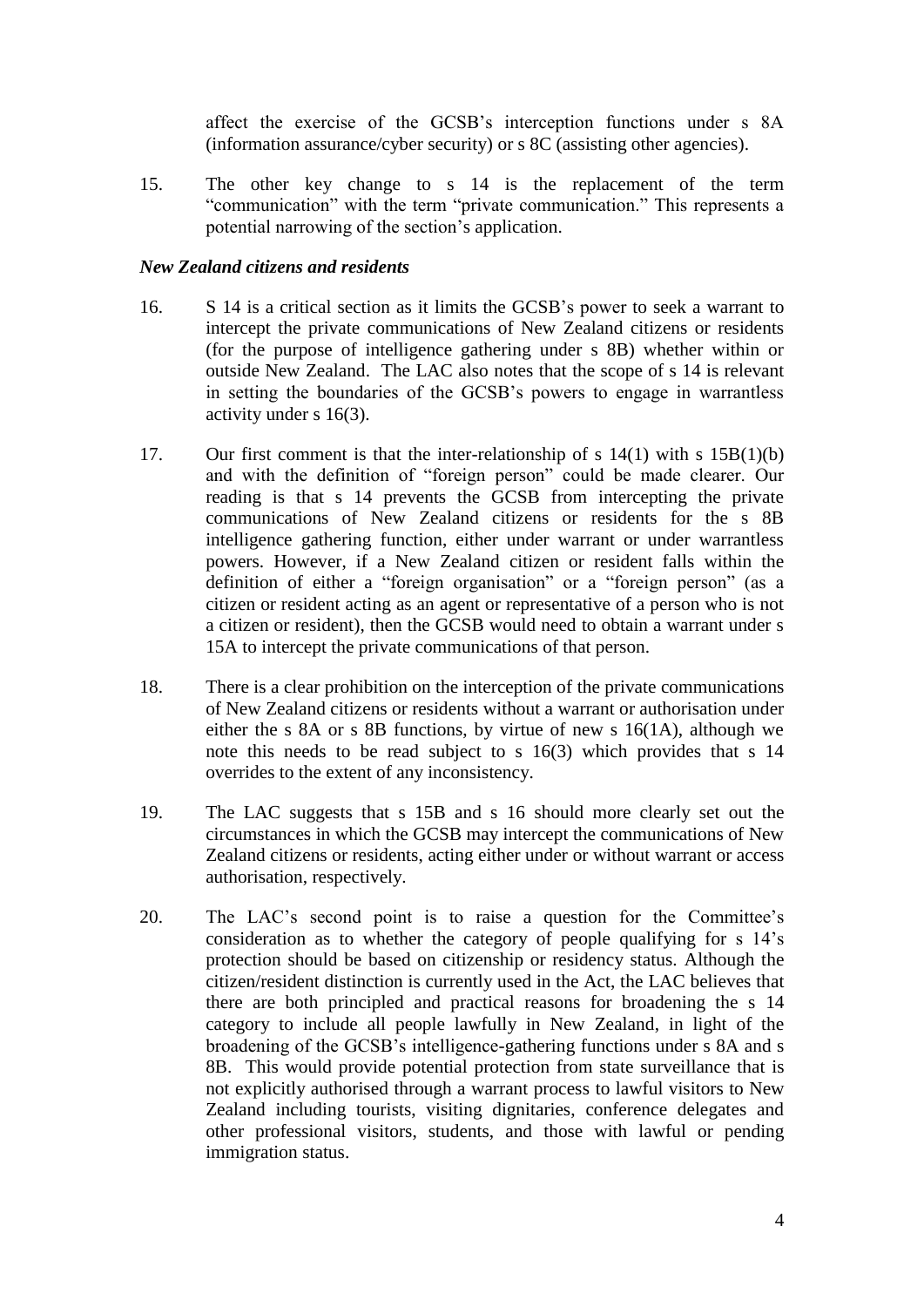- 21. The principled reason for such an approach is that human rights law, including the New Zealand Bill of Rights Act 1990, is not based on this kind of citizenship/residency distinction but operates holistically in its application to all. At the practical level, the LAC also wonders whether reliance on this distinction, involving due diligence into immigration status, would be the most workable in practice.
- 22. The LAC believes a more satisfactory approach would extend s 14 to restrict intelligence gathering in relation to any person lawfully in New Zealand, with s  $15B(1)(b)$  then authorising the GCSB to seek an interception warrant or access authorisation for s 8B purposes where a person who is lawfully in New Zealand comes within the definition of a foreign person (a person who is neither a New Zealand citizen nor a permanent resident) or a foreign organisation. Thus a distinction between citizens/residents and noncitizen/residents would be retained for the purpose of seeking a warrant or authorisation, but non-citizen/residents lawfully in New Zealand would not be subject to warrantless interception under s 16, and any surveillance of those persons would require state authorisation through the warrant process.
- 23. However, if an extension of this kind was considered to unduly interfere with the GCSB's operations in relation to foreign intelligence (for example by requiring a prohibitively large number of warrants) it may be possible to refine the protected category so that, at a minimum, those people with a long or medium-term right to remain in New Zealand such as students, lawful migrants and refugees, are included in the scope of s 14.

## *Private communications*

<u>.</u>

- 24. A key feature of s 14 as amended by the Bill is the adoption of the term "private communication". This term derives from the Crimes Act 1961 definition in section 216A, for the prohibition on using interception devices in s 216B, and is also used in the Search and Surveillance Act 2012. A Law Commission report<sup>1</sup> has noted the difficulties with continuing to use this definition in light of technological developments and increasing technological convergence in telecommunications. The Government has not yet responded to the Law Commission's assessment as the Ministry of Justice is currently considering the Commission's broad multi-part review of privacy law. Nevertheless, the LAC believes it would be desirable for the Committee to assess the adequacy of the "private communication" definition as used in the Bill, given its centrality to the privacy protection mechanism in s 14. The key question is whether the definition provides the expected degree of privacy protection.
- 25. One issue is that, although the term "communication" is broadly defined to include both human and machine produced information, the term "private communication" implies that only communications between human participants ("parties"), which one party wishes to be confined to the parties,

<sup>1</sup> Law Commission *Invasion of Privacy: Penalties and Remedies* (NZLC R113, 2010) at ch 3, Appendix A. The Law Commission recommended revision of the definition of "private communication" in the Crimes Act 1961 to adopt a "reasonable expectation of privacy" test (R10).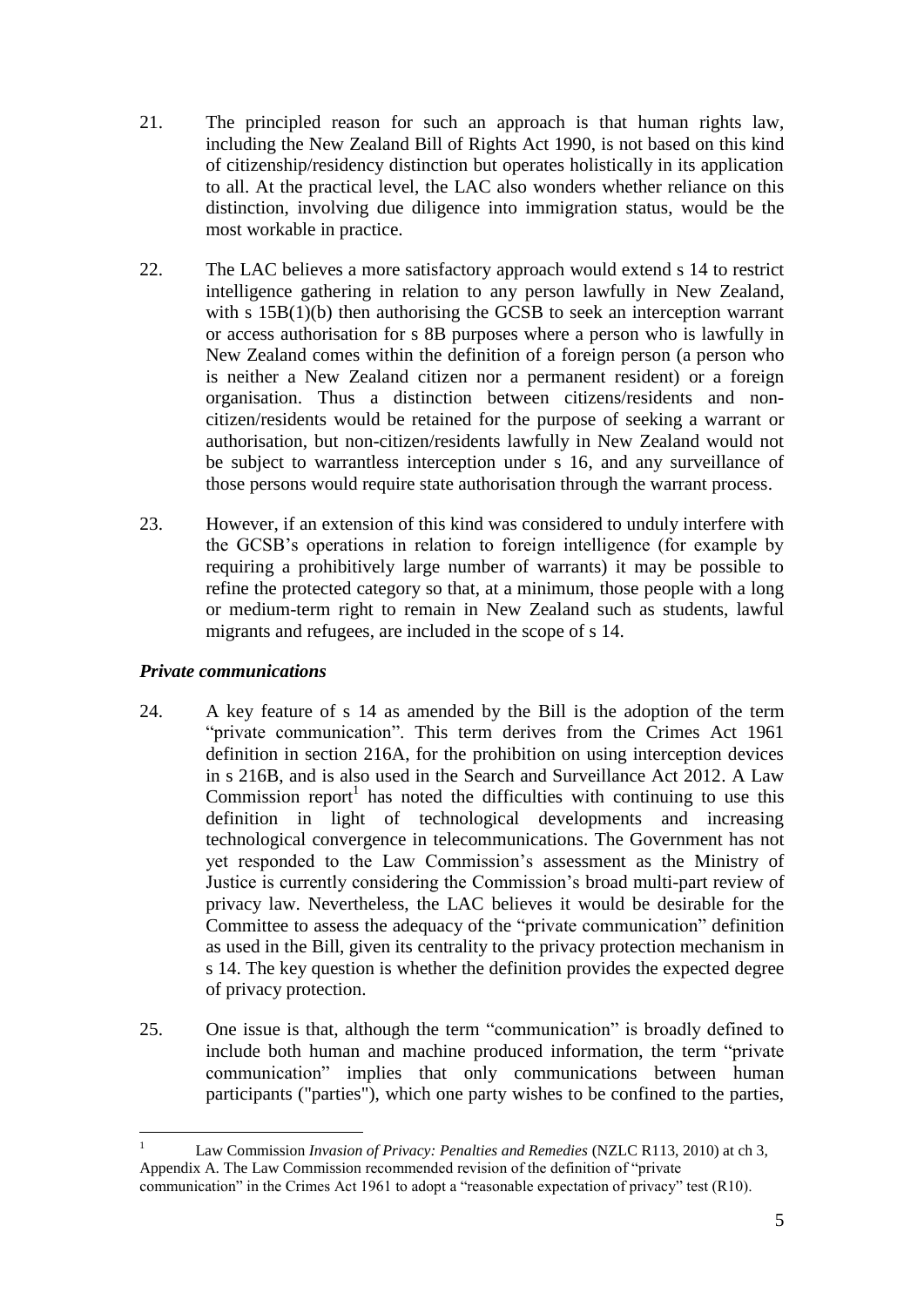and in circumstances where there is not a likelihood of interception by an outsider, come within its scope. However, interception powers extend to communications data such as commands to computers that can be intercepted through various surreptitious techniques including Wi-fi data collection, keystroke logging, cookies, spyware or deep packet inspection. To take one example, while a person's data inputs to a device that are not communicated to another person would likely fall within the definition of a "communication", it is less clear whether they would come within the scope of a "private communication".

- 26. Another issue is the circular nature of the "private communication" definition; any likelihood of interception may cancel out the desire of the parties to keep their communication private. The definition developed at a time when the fact inquiry was reasonably straightforward. A communication made in a public place attracted less protection than a communication made in confidential circumstances. The expansion of technological communications devices has made the assessment more complex as to the circumstances in which parties can expect that their communications are not susceptible to interception. The concern is that as technological development enhances interception capability, privacy protection is potentially diluted.
- 27. Given these issues, it would be desirable for the Committee to consider the workability of the term "private communication" in this context. The LAC suggests that the definition of "private communication" be revised to better reflect the level of communications, information and data privacy that New Zealanders may reasonably expect.

#### **Section 15B – dual warrant authorisation process**

- 28. The Committee may wish to consider whether the framework would be strengthened by the use of judicial warrants in circumstances where warrants are sought in relation to New Zealanders, rather than through the joint authorisation system proposed in the Bill. The judicial authorisation of warrants is a fundamental cornerstone of New Zealand's constitutional arrangements that ensures robust and independent oversight of the activities of law enforcement agencies, as well as the trust and confidence of the public. However, particular security arrangements would be needed to ensure additional levels of security and confidentiality in this context. The LAC notes however that the joint authorisation system proposed in the Bill is consistent with the New Zealand Security Intelligence Service Act 1969.
- 29. The LAC also notes that the s 15B joint authorisation process only applies to warrants or authorisations to intercept the "private communications" of New Zealand citizens or residents. If the dual warrant authorisation process is to be retained, the LAC believes that it should apply to warrants or authorisations to intercept the "communications" of New Zealanders. This is consistent with the warrant requirement in s  $15A(1)(a)$ .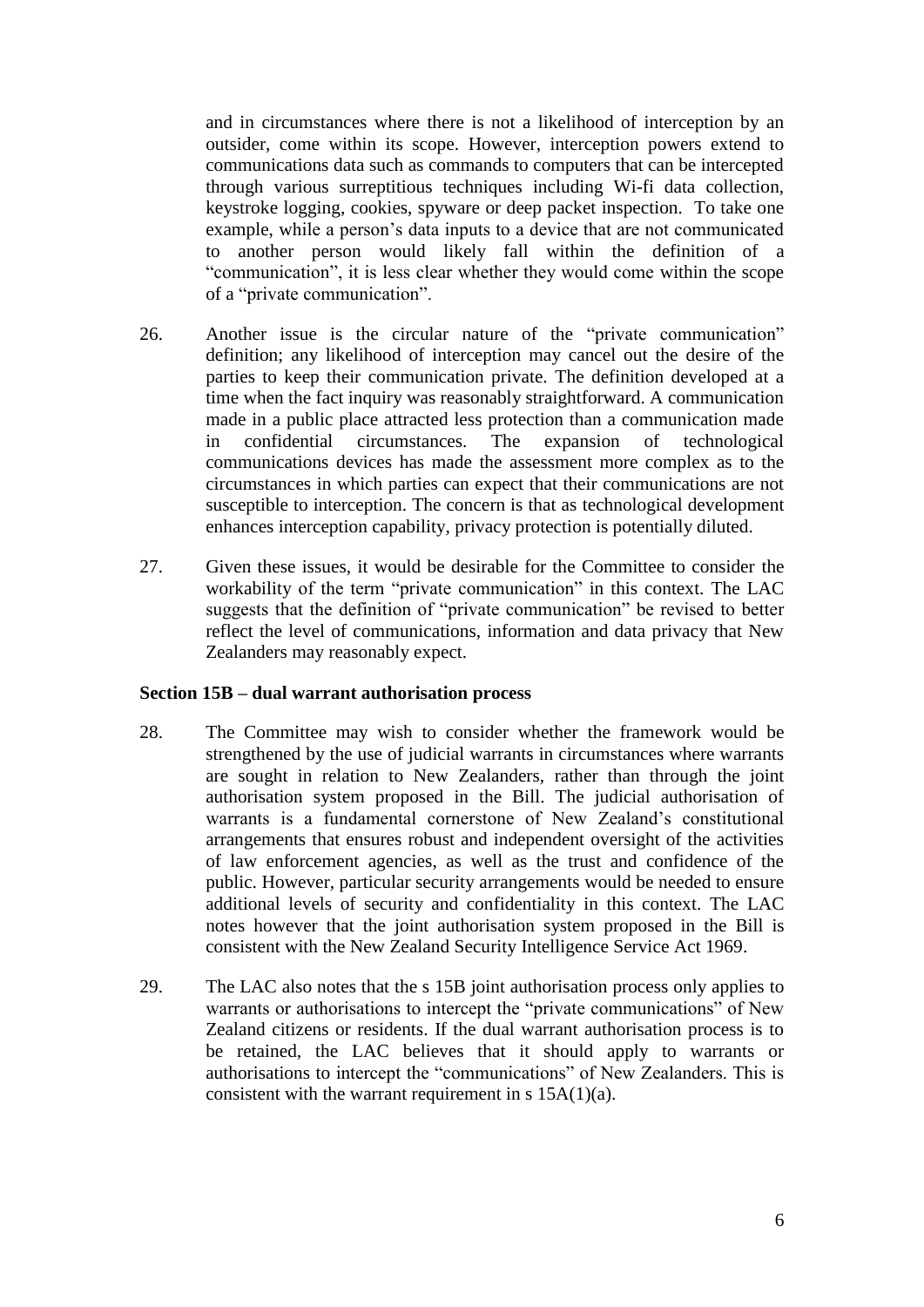### **Section 16 – Interception not authorised by a warrant**

- 30. Another key mechanism in the Act is the setting of requirements for when interception warrants and access authorisations must be obtained. S 16 authorises the GCSB to engage in warrantless surveillance in certain defined circumstances.
- 31. What is unclear to the LAC is the extent to which the criteria in s 16 provide a substantive limitation on warrantless activities. For example, access to an information infrastructure is permitted, provided that access is limited to 1 or more communications links between computers or to remote terminals. It would be desirable for the Committee to assess the scope of activity permitted by this condition.

### **Section 25 – Retaining and sharing "incidentally obtained intelligence"**

- 32. The LAC notes that the Bill does not provide oversight of the information sharing power in s 25 other than the Inspector-General's annual review of compliance procedures as to information management and legal compliance. The Committee may wish to consider including additional safeguards such as a seriousness threshold before information is shared with domestic agencies. Only the first purpose in s  $25(2)(a)$  contains a seriousness threshold, in referring to "serious crime" (an offence punishable by 2 or more years' imprisonment).
- 33. The LAC considers that the lower the threshold for sharing information, the greater the need for additional safeguards. The Committee may wish to consider whether any particular safeguards from Part 9A of the Privacy Act 1993 should apply to information sharing between the GCSB and other agencies. The Committee may also wish to consider whether there should be any particular safeguards in relation to the sharing of intelligence about New Zealanders with overseas agencies.
- 34. The LAC also suggests that the definition of "incidentally obtained intelligence" should clearly indicate whether it is limited to intelligence gathered under the s 8B function, or whether it extends to intelligence gathered under the s 8A function. Any intelligence gathered under the s 8C function should be excluded, as retention and the sharing of s 8C intelligence should be handled by the relevant domestic agency on whose behalf the GCSB is acting.

#### **Own-motion investigations by the Inspector-General**

35. The LAC notes that the own motion powers of the Inspector-General to investigate whether the actions of the security agencies may have adversely affected New Zealanders requires the concurrence of the Minister (proposed s 11(1)(c) of the Inspector-General of Intelligence and Security Act 1996). The Committee may wish to consider whether the concurrence of the Minister is a necessary pre-requisite to all such own motion investigations, as there are other mechanisms to properly protect sensitive information that may arise in any such inquiry (for example,  $s \cdot 26(3)$  – ministerial certificate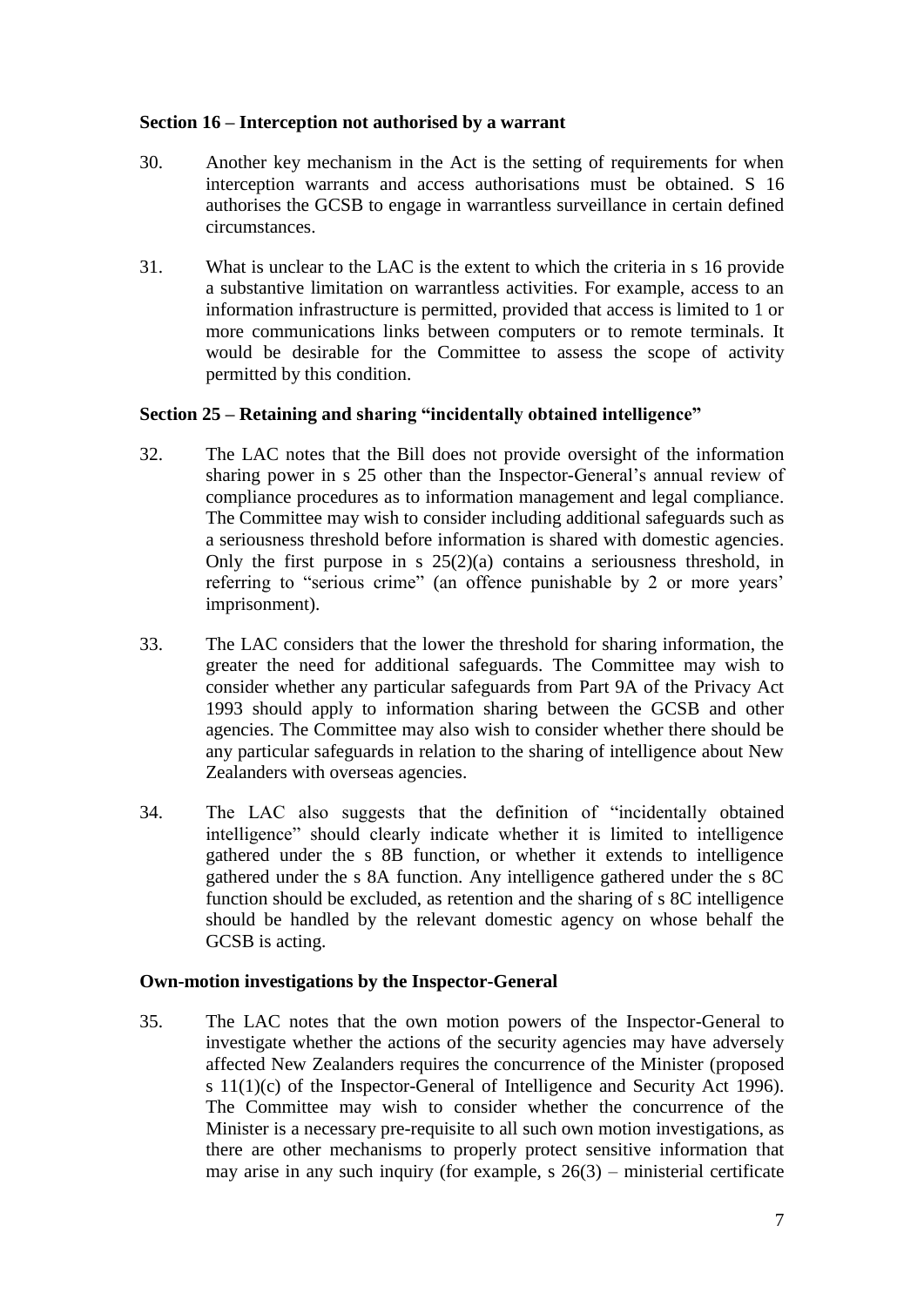limiting disclosure by or to the Inspector-General; s 27(4) - Prime Minister may suppress aspects of the Inspector-General's Annual Report; s 28 – Inspector-General's obligation of secrecy). However if ministerial concurrence is to be retained as a requirement, the Committee may wish to consider whether the requirement can be narrowed in any respect.

## **Inspector-General's review of compliance**

36. The LAC suggests that the level of oversight provided by the Inspector-General could be improved if the Inspector-General's function to review compliance in relation to the issue and execution of warrants and authorisations (s 11(d)(i) of the Inspector-General of Intelligence and Security Act, as amended by the Bill), is broadened to reviewing compliance with the law generally, not just the GCSB Act. This would ensure that compliance with broader obligations, such as under the New Zealand Bill of Rights Act 1990, is monitored.

# **Privilege**

 $\overline{c}$ 

- 37. The GCSB will be subject to statutory provisions relating to the protection of privilege (e.g. legal, medical and religious privileges, and privileges protecting journalistic sources and informers) under the Search and Surveillance Act 2012 (section 140) in circumstances where they carry out interception on behalf of the Police or another agency (s 8C). (See also s 4A(3) of the NZSIS Act).
- 38. However where interception or access extends to the communications and information of New Zealanders in relation to the GCSB's other functions (intelligence gathering (s 8B) and assisting agencies in relation to cyber security (s 8A)) the extent to which privileged material is protected will depend on the common law. The Law Commission has noted that it is undesirable to have two sets of privilege rules.<sup>2</sup> For legislative consistency and ease of operation, the Committee may wish to consider including in the Bill privilege measures such as those contained in section 140 of the Search and Surveillance Act.

<sup>2</sup> Law Commission *Search and Surveillance Powers* (NZLC R97, 2007) ch 12.